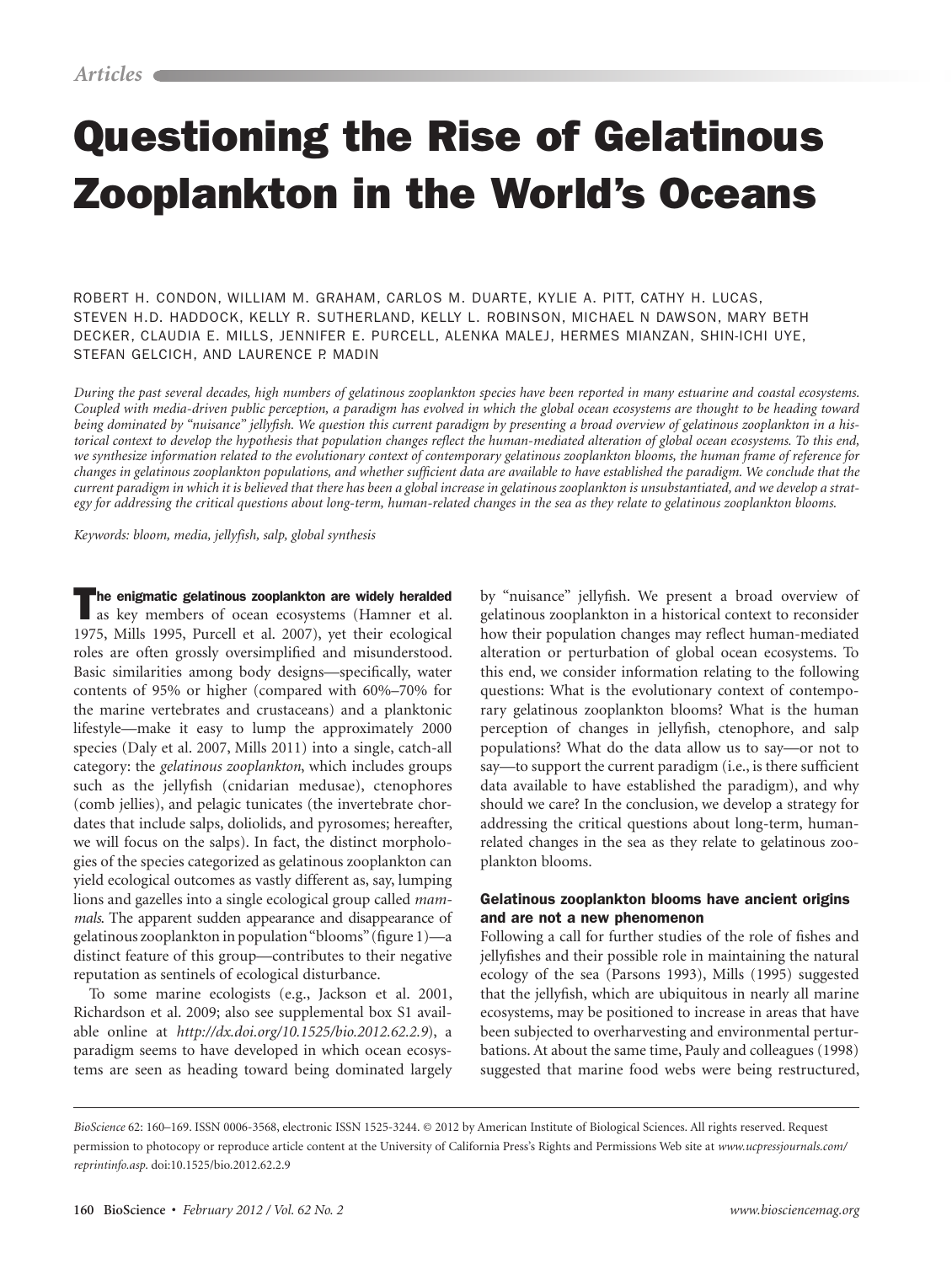# *Articles*



*Figure 1. Examples of modern-day jellyfish that regularly form blooms. (a)* **Nemopilema nomurai** *medusae off the coast of Japan. (b)* **Aurelia sp. 1** *medusae bloom off the coast of Japan. (c)* **Mnemiopsis leidyi** *ctenophores in the Baltic Sea. (d)* **Cyclosalpa sp.** *salps off the coast of New Zealand. Photographs:* **www.seacology.co.nz***.*

particularly at higher trophic levels, by fishing activities, and spectacular blooms of jellyfish were reported in the Black Sea (Vinogradov et al. 1989), in the eastern Mediterranean Sea (Lotan et al. 1994), in the Bering Sea (Brodeur et al. 1999), and off Japan (Uye and Ueta 2004), and increased densities of salps were reported in the Southern Ocean and northwest Atlantic Ocean (see figures 1 and 2; Atkinson et al. 2004, Madin et al. 2006). These reports partially led to the perception that modern gelatinous zooplankton blooms are increasing in number at a global scale. Note that we use the term *bloom* to mean both true and apparent blooms, defined as the "normal and/or abnormal seasonal abundance… directly attributable to population increase due to reproduction and growth" and "increase[d]… abundance… associated with temporary or transient physical or chemical phenomena," respectively (Hamner and Dawson 2009 [p. 164], see also Graham et al. 2001).

The modern popular perception that gelatinous zooplankton are positioned—almost uniquely among metazoans—to take advantage of future global change (box S1; Mills 1995) raises the following question: In what circumstances is being gelatinous beneficial in the plankton? First, the evolution of a planktonic lifestyle and gelatinous body plan could be driven by ecological benefits derived from feeding, distribution, predator avoidance (e.g., being invisible), or breaking cycles of parasitism (Strathmann et al. 2002). From the paleontological perspective, the diversification of phytoplanktonic food (energy) resources may have been a major selective pressure for the evolution of filter-feeding meso- and macrozooplankton (Butterfield 1997), and among the zooplankton, filter-feeding coupled with a gelatinous body plan (i.e., low organic content per individual) is arguably more energetically efficient than specialist raptorial predation, especially when low concentrations and a patchy distribution of food predominate, as in the past, present, and probably future open ocean (Acuña 2001, Ducklow et al. 2009) and in more turbid waters (Eiane et al. 1999). Planktonic gelatinous predators, in turn, would also benefit indirectly from any factors that benefit their filter-feeding prey.

Rapid numerical increase is another common character across gelatinous zooplankton groups that is also deeply rooted in evolutionary time. Asexual propagation occurs in various modes (strobilation and the production

of benthic buds and podocysts in Scyphozoa, coloniality and the budding of frustules and medusae in Hydrozoa, complex asexual budding in Chordata), and patches of animals may accumulate in the plankton if asexual propagation exceeds physical dilution. The distribution of sexually reproductive adults in the plankton, as opposed to the benthos, also meant that the vertical dimension in which sexual reproduction had to succeed had expanded. Although a planktonic sexual stage has increased potentials for dispersal and gene exchange between populations, it has the added costs of increased gamete dilution and new sources of predation. Behavioral and physical concentration are considered effective means of minimizing gamete dilution by free-spawning individuals otherwise incapable of copulation (Mills 1983). Interestingly, at least some hermaphroditic ctenophores have the ability to self-fertilize, which may facilitate rapid numerical expansion during favorable conditions (Costello et al. 2006, Condon and Steinberg 2008).

Origination and persistence are also important metrics of evolutionary success. The paleontological record for the soft-bodied and unlikely-to-fossilize gelatinous zooplankton is discontinuous and difficult to interpret, making it hard to affix a firm time frame to the group's origins. Nonetheless, fossils and evolutionary inference suggest that the Ctenophora originated during the Early Cambrian, about 540 million years ago (mya; Chen et al. 2007); medusae likely arose during the Middle- to Late-Cambrian period,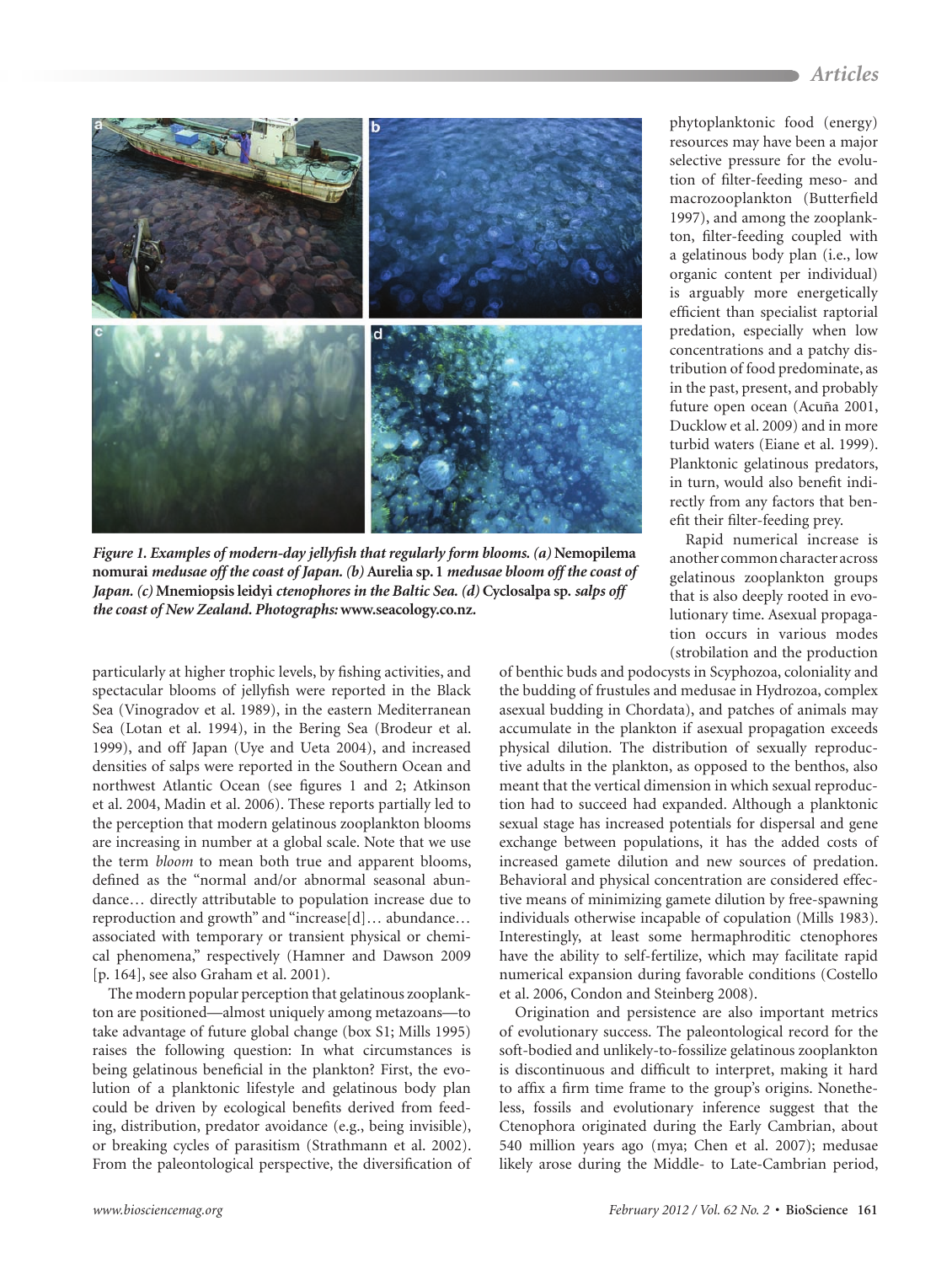# *Articles Articles*

about 540–520 mya (e.g., Hagadorn et al. 2002); and pelagic tunicates appeared during the Neogene, 20–30 mya (Rigby and Milsom 2000). Therefore, being gelatinous evolved independently, multiple times, and in many disparate taxa (also in radiolarians, polychaetes, mollusks, chaetognaths, and holothurians), and this trait has been conserved for perhaps more than 500 million years in the case of jellyfish. This extremely long history suggests that the different gelatinous zooplankton groups are evolutionary success stories capable



*Figure 2. Historical versus modern perspective of gelatinous zooplankton blooms. (a) Fossil deposit of scyphozoan medusae. Photograph: J. W. Hagadorn,* **www3. amherst.edu/~jwhagadorn***. (b) Photograph of a modern jellyfish (***Aurelia***) stranding on a San Francisco beach, November 2010. Photograph: Ocean Beach Bulletin,* **www. oceanbeachbulletin.com***. (c) Time line showing records and evidence of jellyfish blooms over geological and modern time scales. The geological time period records namely, those from the Cambrian, Permian, Jurassic, and Oligocene periods—refer to the age of fossilized medusae strandings (orange lines) from Stasinska (1960), Pickerill (1982), Nel et al. (1987), Gand et al. (1996), and Gaillard et al. (2006). The records from Minoan Culture are based on apparent depictions of medusae blooms on ancient pottery (green line). The records from historical expeditions and voyages (blue lines), historical monographs and media reports (purple lines), and scientific publications (red lines) reference current and historical jellyfish or salp blooms. The pictures on the time line refer to the first appearance of ctenophores (the ctenophore image), cnidarian medusae (the medusa), and pelagic tunicates (the salp) in the fossil record (see the text for references), and significant increases in global media reports (the newspaper) on jellyfish (see figure 3).* **Asia** *refers to Japan, China, and Korea; Ant, Antarctica; Aust, Sheard (1949) and Kott (1957); BCE, before current era; CB, Chesapeake Bay; Challenger, Herdman (1888); Cook, Beaglehole (1963); D&C, Dakin and Colefax (1933); E, eastern; GOM, Gulf of Mexico; M, Mayer (1910); Med, Mediterranean Sea; MYA, millions of years ago; P&L, Péron and Lesueur (1816); Q&G, Quoy and Gaimard (1824); R1, Russell (1953); R2, Russell (1970); Rattlesnake, Macgillivray et al. (1852); W, western.*

of withstanding the global events that led to the disappearance of the trilobites, ammonites, and marine reptiles.

Apparent ancestral traits enabling rapid numerical expansion and exploitation of environments with pulsed food resources (Butterfield 1997) would suggest that mass occurrences of gelatinous zooplankton have an ancient origin. Indeed, fossilized mass strandings of scyphozoan jellyfishes show that dense accumulations of medusae occurred in shallow-water marine habitats at least as early as the Upper

> Cambrian (figure 2; Hagadorn et al. 2002). Phylogenetic reconstruction (Dawson and Hamner 2009) and—allowing for the vagaries of taphonomic processes fossil specimens of cnidarian medusae both suggest that mass appearances of jellyfish occurred at least as early as the Middle Cambrian and were essentially concurrent with or quickly followed the evolution of medusae. It is reasonable to infer that mass appearances also characterized the early evolution of other gelatinous zooplankton that also occur en masse today and are not solely modern phenomena.

#### Gelatinous zooplankton blooms and the human frame of reference

Humans have a history of paradoxical fascination with jellyfish. Asian and Greek mythologies converge in depicting jellyfish as repulsive creatures, perhaps influenced by ancient human perceptions of jellyfish. Medusa, originally a beautiful maiden in Greek mythology, was transformed by an enraged Athena into an ugly creature with serpents as hair who would turn anyone who observed her to stone. Modern human narratives have perpetuated a negative perception of jellyfish, such as in the early 1900s, when politicians were negatively referred to as "jellyfish," and this mindset is accentuated by negative reports about jellyfish in the global media (box S1).

Gelatinous zooplankton blooms appear to have occurred frequently over the past two centuries, with historical monographs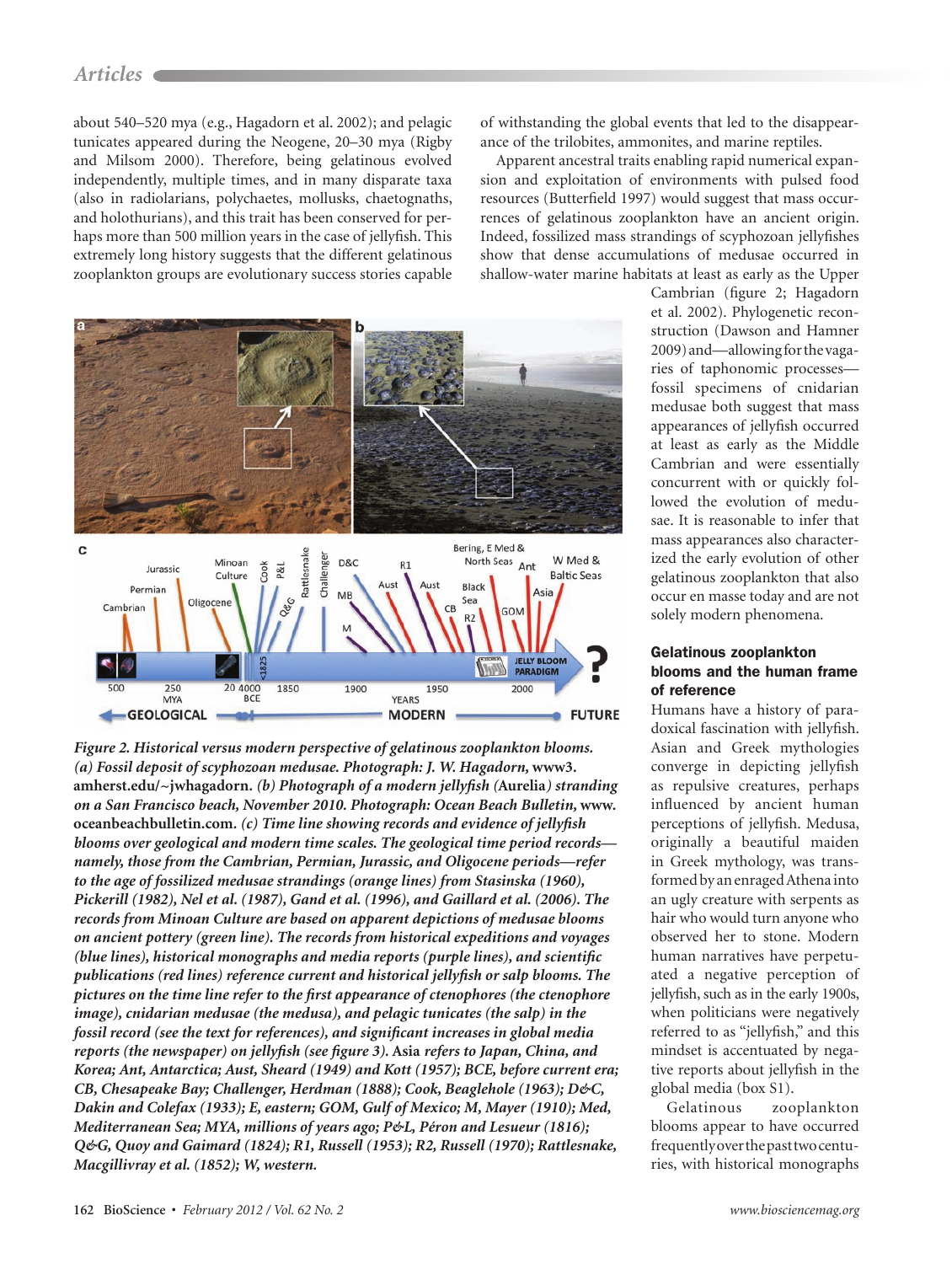using a variety of superlative epithets, including "extremely abundant" and "vast swarms" to describe occurrences of hydromedusae, scyphomedusae, and salps (see the time line in figure 2; Herdman 1888, Mayer 1910, Galigher 1925, Russell 1953, 1970). Although some recent reports of mass occurrences suggest a variety of human-related causes, such as eutrophication, climate change, overharvesting of fish, and translocations (e.g., Mills 2001, Pauly et al. 2003, Purcell et al. 2007, Richardson et al. 2009 and the references within it), others have found no evidence of unnatural blooms for example, of *Crambionella orsini* (e.g., Daryanabard and Dawson 2008)—or have shown decreases in the numbers of jellyfish and salps (Mills 2001, Lavaniegos and Ohman 2003, Brodeur et al. 2008). It seems possible, therefore, that the perceived increase in the number of jellyfish blooms may be a case of shifting baselines (e.g., Jackson et al. 2001), such that the public perception is shaped in the absence of a historical baseline and through a lack of continuity in the collective memory.

Therefore, because the paleontological and historical records show mass occurrences of gelatinous zooplankton in the scientific literature, we sought to determine the origins of the modern public perception that the magnitude and frequency of gelatinous zooplankton have increased and to determine to what degree those perceptions are supported by the available data.

#### A paradigm based on perception?

A major impediment to detecting trends in jellyfish populations is the lack of a defined baseline, due to a scarcity of long-term data on gelatinous zooplankton blooms, resulting in a continuously sliding frame of reference, which refers only to the observer's immediate past and ignores reports of recurrent blooms in the more-distant past. This perceptional bias is most clearly reflected in media reports that localized outbreaks of gelatinous zooplankton were unknown for decades, despite an apparent long history of reports from that region (e.g., recent fish kills in the British Isles by *Pelagia noctiluca* outbreaks). Examples of mass jellyfish strandings exist in the older scientific literature; for example, Galigher (1925) casually mentions the "hordes of jellyfish which appear annually" (p. 94) along the shores of Monterey Bay, California, as though it were common knowledge.

Gelatinous zooplankton blooms are episodic and seasonal and exhibit high interannual variability, and witnessing a bloom can be a chance event (see Mills 2001). Recently, however, observational efforts in marine ecosystems—formal scientific research, as well as casual public observation are increasing exponentially, which provides increasing opportunities to observe and report gelatinous zooplankton blooms that might not have been noticed with fewer observers or lower levels of sampling effort. Online reports of jellyfish blooms, even from personal blogs with limited credibility, get an immediate global audience equivalent to that of a reputable news or science report (box S1). Moreover, as our knowledge of the diversity of gelatinous species grows, and as we start to study species for the first time, the absence of prior data on the species may be misinterpreted as a complete absence of that species over time. For instance, claims of the occurrence of an invasive ctenophore, *Mnemiopsis leidyi*, in Baltic Sea waters were ultimately attributed to the misidentification of a native species and to a lack of prior observation (Gorokhova et al. 2009 and the references within it), whereas the same nonnative species of ctenophore was first misidentified as the related species *Bolinopsis infundibulum* in the Black Sea (see Vinogradov et al. 1989). The rare black jellyfish, *Chrysaora achlyos*, was also known for many years (Martin and Kuck 1991) before it was rediscovered and described (Martin et al. 1997).

There is an understandable bias of both popular and scientific literature toward reporting notable events (e.g., jellyfish blooms), whereas years with less-notable events (e.g., low-levels of gelatinous zooplankton) make for poor news and unremarkable science. This reporting bias contributes to a perception of increased frequency of jellyfish and salp blooms. The public and the media are alert to jellyfish and salp blooms because some gelatinous taxa are particularly conspicuous organisms. Some jellyfish species also painfully sting or, in rare cases, kill humans, which raises the general apprehension toward and awareness of these animals, and deaths resulting from one or a few jellyfish can give a false impression of the presence of a bloom event. The presence of dense gelatinous zooplankton aggregations, however, is not necessarily caused by an actual increase in numbers in a particular region, because many "nuisance" jellyfish behaviorally maintain aggregations, and these abundance spikes may be localized and not representative of the entire region in question (Graham et al. 2001, Dawson and Hamner 2009). Moreover, in some taxa, aggregations are also a natural outcome of the production of a cohort of young medusae or ctenophores, which are kept or brought together by wind-driven and hydrodynamic processes (Graham et al. 2001, Costello et al. 2006, Condon and Steinberg 2008). Therefore, although media and scientific reports of massive numbers of jellyfish may be newsworthy, they should not be misinterpreted as an indication that gelatinous zooplankton abundance has deviated from their typical ranges.

In a number of recent review articles, potential drivers have been discussed that might lead to increases of gelatinous zooplankton (e.g., Mills 2001, Purcell et al. 2007, Richardson et al. 2009). Richardson and colleagues (2009) concluded that the rise in the numbers of jellyfish and salps is both a symptom and a necessary and unavoidable outcome of the cumulative human impacts that have caused a deterioration of the ocean ecosystem. A closer examination of these articles, however, reveals that the data necessary to test such statements are unavailable, which is even acknowledged in the articles. Indeed, most statements about an increased number of jellyfish blooms are based on local and sometimes regional studies, which are often focused on only a few well-studied (e.g., *Aurelia* spp.), high-visibility (e.g., *Nemopilema nomurai*), or invasive (e.g., *M. leidyi*)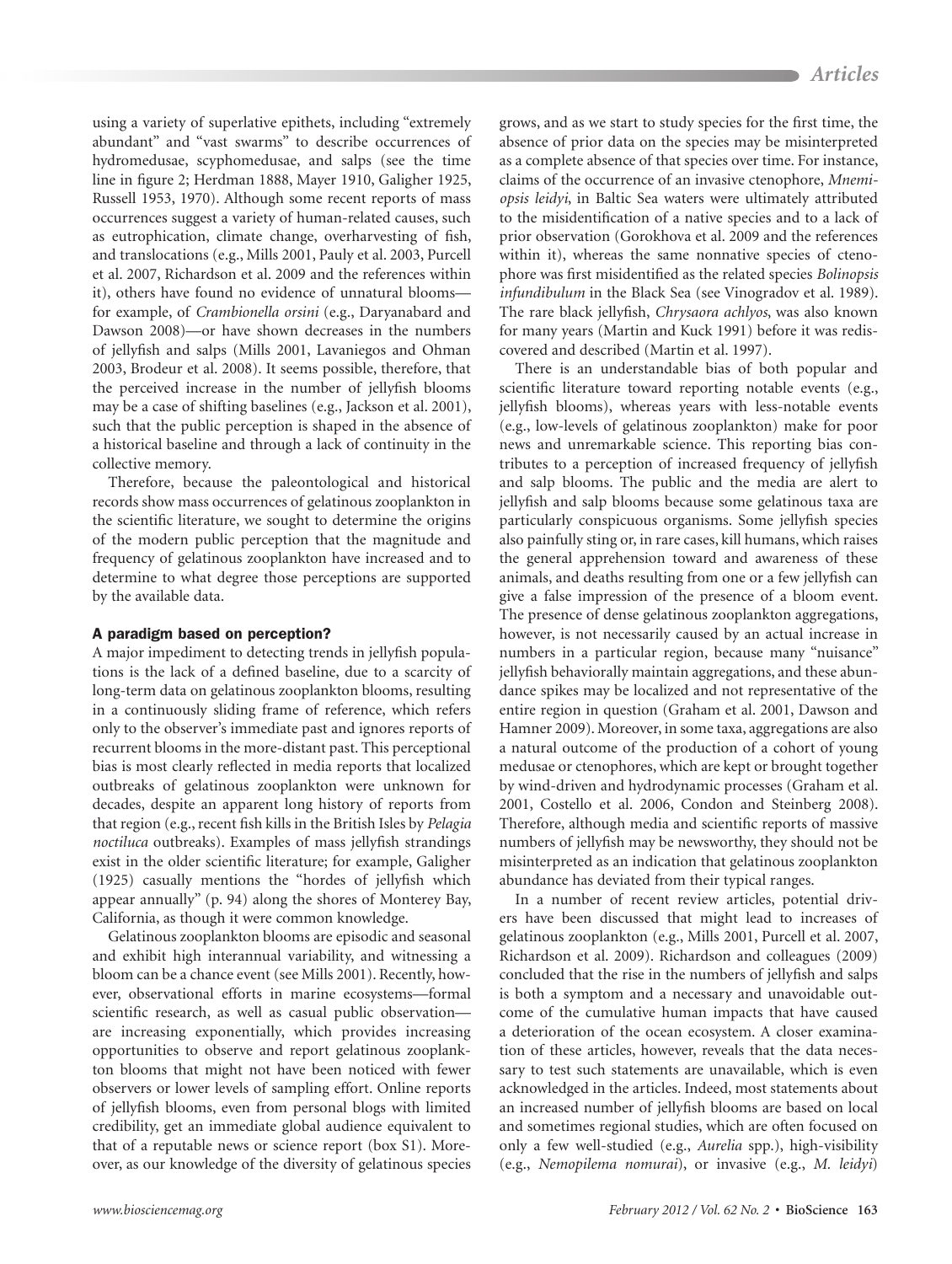species, and a global analysis has not yet been attempted. Given the dearth of knowledge about gelatinous zooplankton in major ocean basins, do these studies truly represent the entire range of fluctuations exhibited globally by modern populations? Moreover, some of the regions that provide the strongest evidence that jellyfishes were rising in number (e.g., Bering Sea; Brodeur et al. 1999, 2008) exhibited subsequent declines, leading to the conclusion that the apparent increasing trends were probably part of low-frequency oscillations driven by natural climatic cycles that may cause large-scale regime shifts in the ocean (box S1, Purcell et al. 2007, Brodeur et al. 2008).

Although authors of correlation analyses are often careful to present their conclusions with suitable caveats, these become mere footnotes when the conclusions are translated into bold headlines by the media and by reviews in the scientific literature. Such reports have, in turn, generated a greater demand for scientific research on the subject, reflected in the recent growth of review articles in the field (figure 3, box S1). This increased interest allows the publication of these results in higher-profile journals, which, by their stature, propagate these statements and engage a wider community, whereas the empirical foundation on which the conclusions rest has eroded (see Brodeur et al. 1999, 2008). Rising awareness of changes in gelatinous zooplankton in the ocean eventually leads to an expansion of the research community conducting and publishing research on jellyfish and salp abundance. Beyond the small base of a few dozen scientists conducting traditional research in marine laboratories, research universities, and museums, gelatinous zooplankton now draws attention from a growing interdisciplinary community that addresses population increases and their causes and broader consequences for society (Purcell et al. 2007).

At the same time that scientists are grappling with questions about changes in gelatinous zooplankton population dynamics, media reports about the impacts of jellyfish on human activities are on the rise. To compare the relative scientific effort and public awareness, we performed a media search on the Web of Science, using the search terms *jellyfish*, *ctenophore*, and *salp*. Our search results showed that scientific publications about gelatinous zooplankton have approximately doubled each decade since 1941 (figure 3a). To estimate public perception, we used the same search terms in a search with Google News. The frequency of media reports on gelatinous zooplankton from coastal ecosystems is remarkably high, and there is a consistent message throughout many of the major international media outlets (box S1). News reports on gelatinous zooplankton have also increased in number dramatically—by over 500%—in the past two decades (figure 3b), and the headlines are often alarmist (box S1). In contrast, scientific publications on jellyfish outbreaks, although they increase in a manner proportional to that of media reports, are outnumbered by public media reports by a factor of ten. This could be because scientific reports lag behind media reports in general, yet the trend holds when the above numbers of jellyfish reports are



*Figure 3. Scientific and media reports about gelatinous zooplankton from 1941 to 2010. (a) Scientific publications reported in the Web of Science. (b) Media reports from Google News. (c) Scientific publications on jellyfish and salps, normalized to the number of fish publications and are presented as a ratio. (d) Media reports on jellyfish and salps, normalized to the number of fish reports. The data were normalized by dividing the number of jellyfish reports by the number of fish reports for each decade. The searches were performed in May 2010; the search terms were* **jellyfish***,* **ctenophore***,* **salp***, or* **fish***.*

standardized against a different topic, *fish*. Fish-related publications also grew over time, but the relevant growth rates of both scientific publications and media reports are comparable. This normalization shows that scientific publications about jellyfish and salps have not changed appreciably over time, whereas media reports have increased in number and are potentially driving public perception (figures 3c, 3d).

### What do the data allow us to say about gelatinous zooplankton blooms?

Among the community of gelatinous zooplankton researchers, there is a lack of consensus on when, where, and whether the numbers of the gelatinous zooplankton have increased from their historical levels. This lack of consensus derives from the shortage of long-term data sets (defined as longer than 20 years) on jellyfish and salp abundance and biomass, and the fact that the available long-term data suggest a nuanced relationship between variability in gelatinous zooplankton and short-term changes in environmental parameters (e.g., seasonal hypoxia, interannual climate variability; Lavaniegos and Ohman 2003, Atkinson et al. 2004, Costello et al. 2006, Brodeur et al. 2008, Kogovšek et al. 2010). Long-term data do suggest that some gelatinous zooplankton oscillate around some ecosystem-specific baseline (Goy et al. 1989 for medusae; Lavaniegos and Ohman 2003, Atkinson et al. 2004 for salps), and that external factors such as climatic cycles (e.g., the North Atlantic Oscillation, El Niño; Purcell et al. 2007, Brodeur et al. 2008, Kogovšek et al. 2010) and the effects of overharvesting (Pauly et al. 2003, Lynam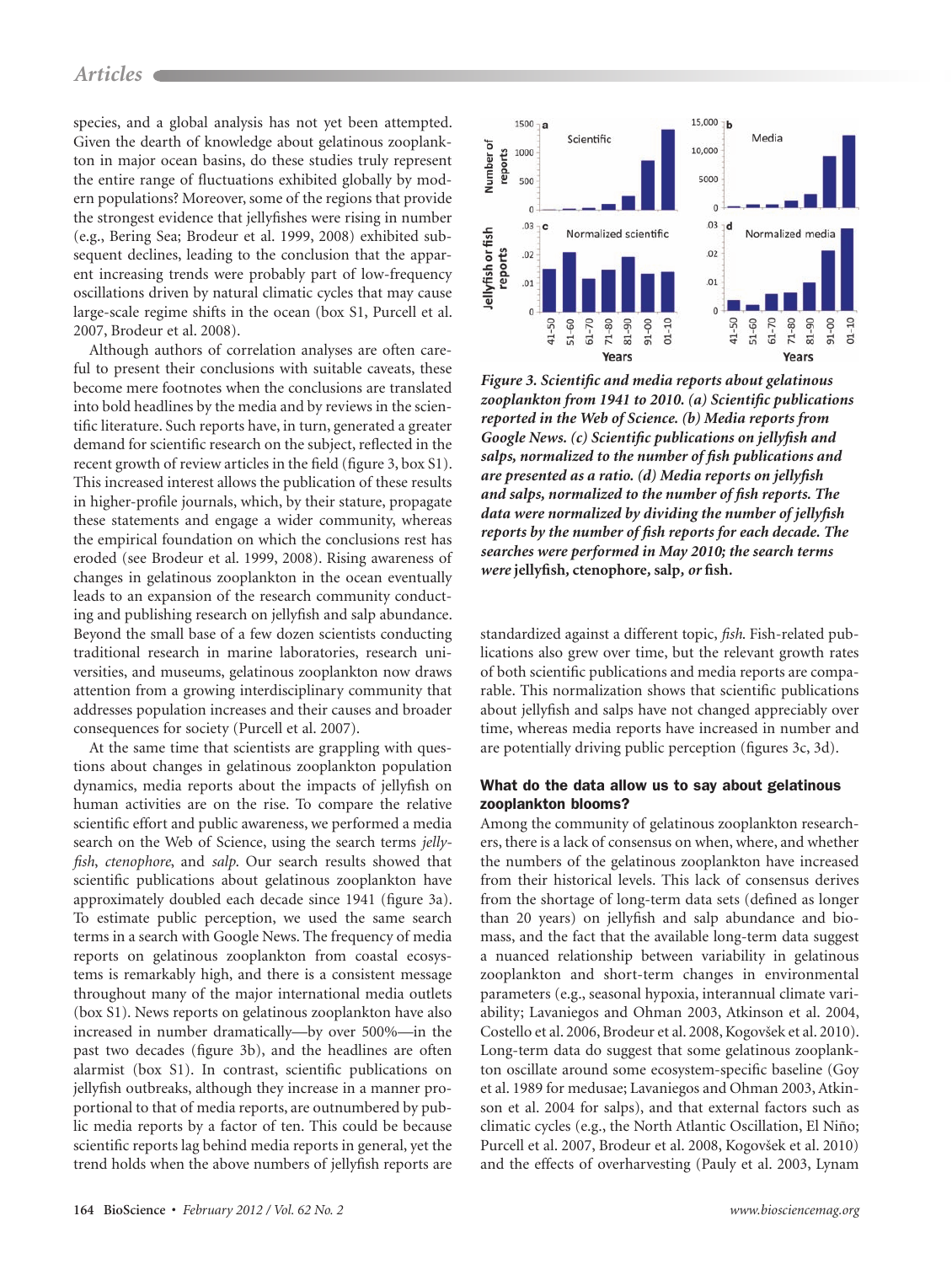et al. 2006) are likely to drive deviations from these natural cycles. Ecosystems can respond to external environmental parameters and stressors with baseline shifts (Jackson et al. 2001). There is also growing evidence to suggest that climate alters the phenology of jellyfish, causing temporal shifts in bloom formation and trophic mismatches in the food web (Edwards and Richardson 2004, Costello et al. 2006, Condon and Steinberg 2008). Therefore, without knowledge of historical ecosystem baselines, it is very difficult to determine whether the number of gelatinous zooplankton blooms have increased (e.g., in the northern Adriatic Sea; Kogovšek et al. 2010) or whether they are undergoing a longer-term (e.g., decadal) fluctuation driven by climate or other cycles (Purcell et al. 2007, Brodeur et al. 2008).

Another challenge is the difficulty in quantifying gelatinous zooplankton population biomass even on short time scales. Jellyfish and salp blooms are generally short lived and patchy. Furthermore, traditional net sampling is often ineffective for fragile taxa, especially ctenophores, because they can be damaged or destroyed unless special precautions are taken (Hamner et al. 1975). Alternative methods, including the use of towed optical instruments, remotely operated vehicles, acoustics, and blue-water diving have proven valuable for studying these fragile organisms and will continue to be critical in the characterization of the occurrence of gelatinous zooplankton in the future (see Hamner et al. 1975, Madin et al. 2006, Ducklow et al. 2009 and the references within it). But collectively, scientists not specialized in gelatinous species have not even attempted to quantify jellyfish or salp populations in most global waters, particularly the open-ocean gyres. Therefore, the fundamental aspects of the ecology and life cycle of most gelatinous species remain unstudied and unknown. The public perception that jellyfish and salp outbreaks are increasing in number and the deficiency in scientific understanding underscore the importance of synthesizing the existing data on gelatinous zooplankton populations. Rigorous analyses are required in order to establish causal relationships between true blooms and environmental variables. In particular, understanding climate and anthropogenic effects on gelatinous zooplankton abundance represents a significant challenge for future research.

## Gelatinous zooplankton in the future sea: Why should we care?

Understanding how gelatinous zooplankton populations will behave (i.e., decrease, increase, or stay the same) or how they will be perceived in the future is imperative because many gelatinous species influence ecosystem processes, human activities, and economies. Although jellyfish blooms are often perceived as negative events (box S1), changes in jellyfish and salp abundance (both increases and decreases) can generate positive and negative outcomes, depending on the species. For example, increases in populations sizes of venomous species in tourist regions could be detrimental to tourism-dependent industries, yet prior to synthetic production, harvesting of the hydromedusa (*Aequorea* spp.) for the biomedically important green fluorescent protein and photoproteins relied on abundant stocks of this species, which have decreased locally (see Mills 2001). Similarly, increased jellyfish biomass could be detrimental to some fish stocks but could benefit juvenile stages of some commercially important fish (e.g., Lynam and Brierley 2007), could sustain healthy sea turtle and other fish populations (e.g., pink salmon), and could also stimulate revenue for medusabased fisheries as a replacement ecosystem service. Some medusa fisheries are now overharvested in spite of heavy regulation (Dong et al. 2010), or the medusa have been replaced by other jellyfish species, which also affects export and trade, and can strain international relationships (e.g., seasonal dispersal of the giant jellyfish [*N. nomurai*] from Chinese waters into Japanese fishing grounds; Uye 2008 and the references within it).

The effects of gelatinous zooplankton on ecosystems, biogeochemical cycles, and human activities occur over a wide range of disparate time scales. For example, coastal fisheries operating on monthly scales are driven by seasonal productivity and energy-transfer efficiency within the food web (Pauly et al. 1998); however, many of the potential alterations to food webs caused by gelatinous zooplankton occur over much shorter time scales (figure 4). These processes are equally important to understand, because in the short term, jellyfish and salps can shunt energy away from higher trophic levels, thereby limiting fisheries production (Condon et al. 2011). Furthermore, the mismatch in time scales can also influence socioeconomics, management, and policy development for the ecosystems affected by gelatinous zooplankton. Industrial and societal prioritization and deci- <mark>break</mark> sion making typically occur over annual to decadal periods, here yet many of the anthropogenic and problematic effects that drive these political (e.g., reduced tourism, loss of fisheries) and research (e.g., jelly-mediated carbon flux, food-web processes) priorities are not considered sufficiently important or are overlooked because they occur over much shorter time scales (days to weeks) than sampling efforts or public perception (figure 4).

Even if the magnitude of gelatinous zooplankton blooms does not change over time, their effects on the environment and society may still be felt. Many ecosystems are exhibiting phase shifts created by environmental, climate, and anthropogenic stressors (e.g., see Ducklow et al. 2009), and these shifts could result in gelatinous zooplanktivores' having relatively greater influence on ecosystem functioning as they exploit emerging resources in the food web. For example, in systems such as the oligotrophic Sargasso Sea, where the numbers of large autotrophs have declined but those of picoautotrophs have increased (see Condon et al. 2011), filter-feeding pelagic tunicates that specialize on small cells (Acuña 2001, Sutherland et al. 2010) may be able to filter and consume more primary producers without necessarily increasing in numbers. Without identifying all aspects of how gelatinous zooplankton blooms influence society, food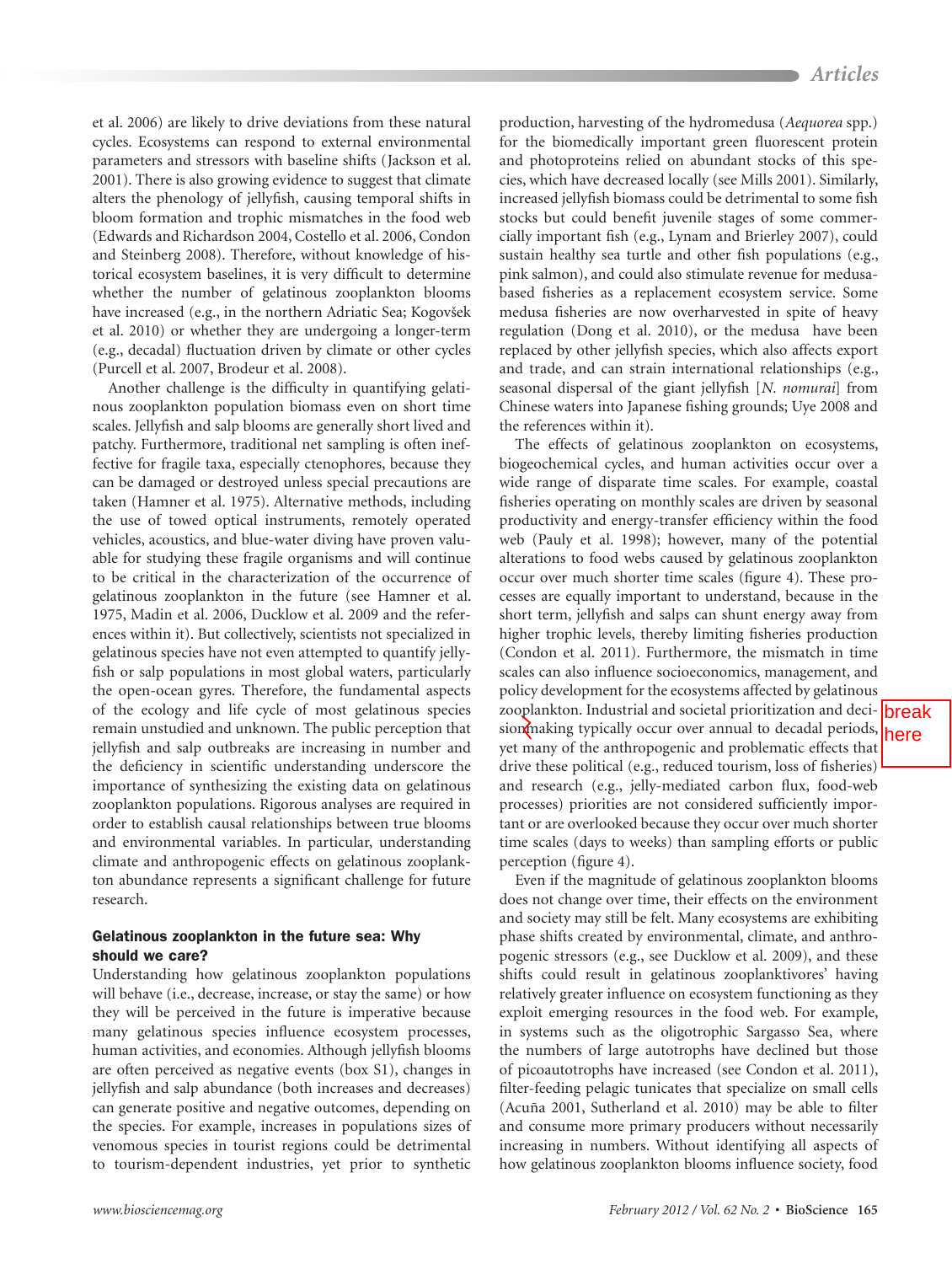

*Figure 4. Heuristic illustration of the scales of variability in jellyfish abundance related to the scales of perception by humans. Gelatinous zooplankton populations exhibit large variations across all time scales from thousands of years to less than hours. How humans perceive the variations depends largely on their scale of interactions. Individuals largely perceive changes in jellyfish abundance over very short time scales, which is reflected mainly by media reports. Yet these scales of perception include only a portion of the variability that exists over much longer time scales, which leads to the potential for mismatches among public perception, scientific reporting, and fact.*

webs, or biogeochemical cycles across all appropriate temporal scales, it is difficult to effectively manage ecosystems and fisheries and to apply necessary policy changes in regions affected by gelatinous zooplankton.

Finally, there are the many unknown factors or unexplored consequences concerning gelatinous zooplankton that have implications for human activities and marine systems. We know that jellyfishes are important keystone predators in some ecosystems (Condon and Steinberg 2008, Pauly et al. 2009), but we know little about their roles in pelagic and benthic food webs, the fate of gelatinous zooplankton biomass, and how these factors feed into largescale biogeochemical processes, such as oceanic carbon sequestration and ocean acidification (Ducklow et al. 2009 and the references within it). Furthermore, it is likely that gelatinous zooplankton can increase biodiversity (e.g., the jelly-carbon shunt stimulates the increased diversity of microbial and planktonic communities; Condon et al. 2011) or cause localized near extinctions (e.g., high predation on copepods; Condon and Steinberg 2008), yet the underlying mechanisms are poorly understood. These combined factors could have important consequences for human activities and ecosystem functioning, depending on the timing, magnitude, and extent of gelatinous zooplankton.

### A synthetic approach to redefining the paradigm

A clear need exists to assess historical, current, and future trends in medusa, ctenophore, and salp abundance across the world's oceans, as well as their roles in ecosystems, and the societal and ecosystemic consequences of their proliferation. Consequently, we are creating a global database of gelatinous zooplankton records (the Jellyfish Database Initiative [JEDI]), compiled from as many records as possible, contributed by ourselves; by researchers worldwide; and from online databases of zooplankton records such as the Ocean Biogeographic Information System (*www.iobis.org*; see Grassle 2000), scientific literature, and historical records (e.g., nineteenth- and early twentieth-century expedition reports). The relevant metadata vary widely in scope, extent, and type, ranging from a single specimen held in a museum collection to continuous, quantitative records of abundance from long-term studies from many regions around the world (figure 5). The database also reveals where records of jellyfish and salps are scarce or absent in terms of chronological and geographical coverage (figure 5).

In view of the inconsistent data, we must decide the best strategy for testing the paradigm that ocean ecosystems have changed or will change to be dominated by gelatinous zooplankton because of a variety of human perturbations to the sea. Our initial synthesis suggests that analyses can include data for over two-thirds of the world's ocean surface, with multiple regional examples of long-term, continuous records (figure 5). Although it is tempting to focus solely on those high-resolution data, we are using a strategy that maximizes the availability of all data, which would allow global trends in gelatinous zooplankton to be analyzed as robustly as possible. First, we are examining patterns in abundance in data sets for which continuous observations are available. In a few instances, these data have been collected for more than 50 years (figure 5), which allows testing of hypotheses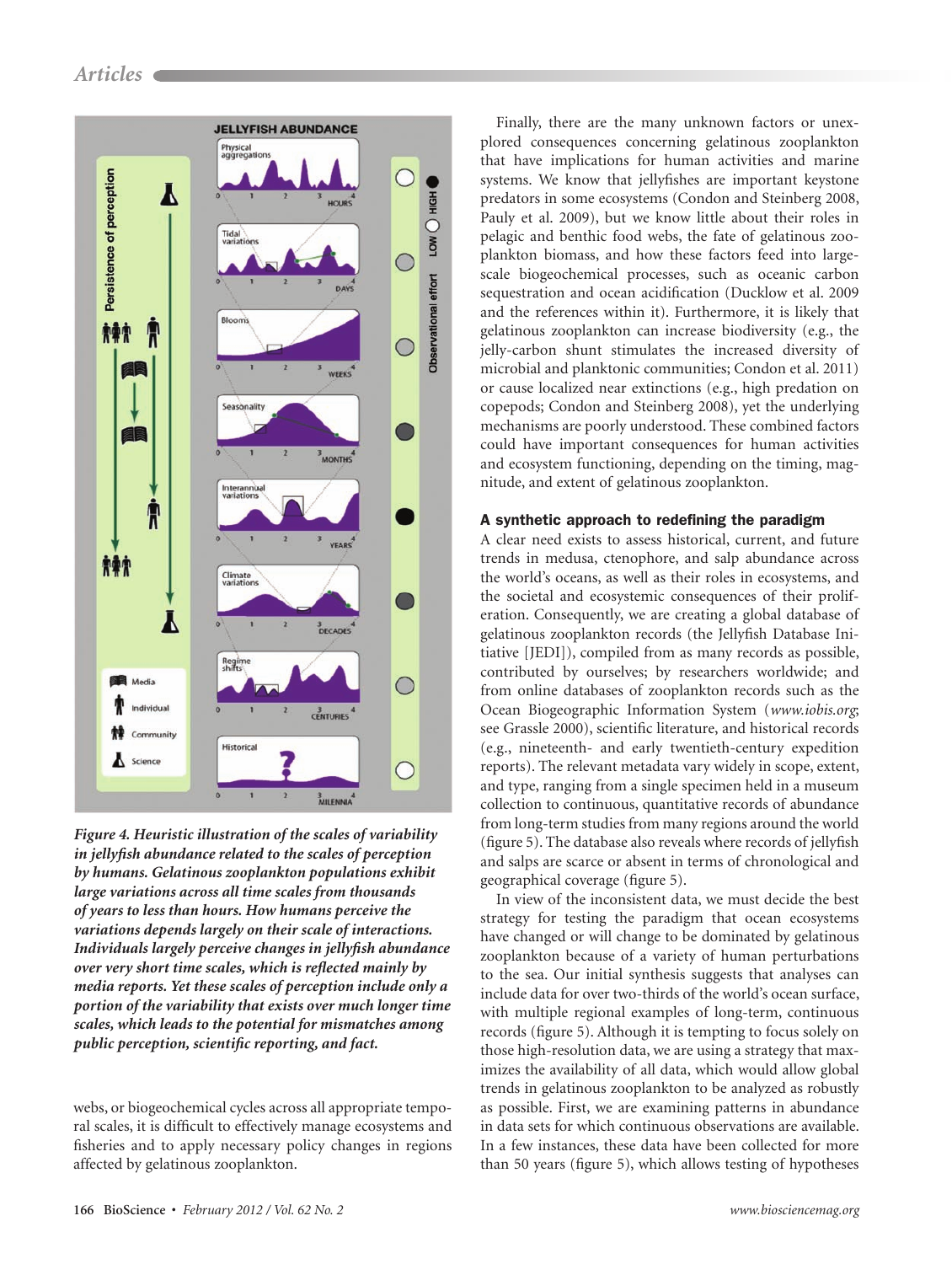# *Articles*



*Figure 5. Distribution of the Jellyfish Database Initiative (JEDI) metadata sets. Gelatinous zooplankton groups to be represented in JEDI include cnidarian medusae, ctenophores, salps, doliolids, pyrosomes, and larvaceans, and the types of metadata represented include quantitative (green), categorical (yellow), presence–absence (red), and presence-only (light blue) data. Point size illustrates the relative duration of each data set or of the individual records, with longer time series represented by larger points: The time-series lengths range from 1 to 200 years. Contributors to JEDI are acknowledged under the umbrella of the JEDI Development Team. The current list of contributors may be viewed at www.jellywatch.org/* **blooms***.*

about forcing factors, such as climatic patterns and fishing intensity, operating over decadal time scales. Second, because many sets of high-resolution gelatinous zooplankton data correspond to areas that also contain categorical observations of (i.e., data organized into defined data ranges as defined by the specific study), the presence or absence of, or proxies for gelatinous zooplankton (e.g., salp fecal pellets in sediment traps indicate the presence of salps), we are assessing the congruence among sets of differing data types to determine whether it is appropriate to extrapolate trends identified in high-resolution data to the chronological and geographic range of all available data.

Clearly, this challenging task will require a concerted effort from the research community and collaboration among the scientific community, policymakers, economists, and the media. The JEDI, for instance, has been designated to provide baseline data and a data-set repository that will extend far into the future, such that scientists will be able to revisit questions about jellyfish and salp abundance, which will provide a platform to advance our understanding and that will allow us to develop paradigms about blooms of gelatinous zooplankton. Furthermore, this new data-rich source of information will facilitate the bridging of gaps between science and policy, which is both timely and highly desirable in our opinion. We hope that this effort will generate similar enthusiasm for jellyfish research in the wider scientific community and in the public and will provide answers to the question, "Are the numbers of gelatinous zooplankton rising in the world's oceans?"

#### Acknowledgments

The authors are members of the Jellyfish Working Group (JWG), convened by the National Center for Ecological Analysis and Synthesis (NCEAS). Our common interest is to examine the supposition that the number of jellyfish blooms has increased globally. The JWG is an open program, allowing anyone wishing to participate the opportunity to do so (*www.jellywatch.org/blooms*). The JWG aims to serve the wider scientific community through producing the cooperative Jellyfish Database Initiative; establishing links; and mediating cooperation among science, outreach, and policy; providing training and infrastructure for present and future research endeavors; and making recommendations for future activities. We thank Lucas Brotz and three anonymous reviewers for their contributions to the manuscript. Funding for NCEAS and the JWG comes from National Science Foundation Grant no. DEB-94-21535, from the University of California at Santa Barbara, and from the State of California. MND was supported in part by National Science Foundation Grant no. DEB-07-17071.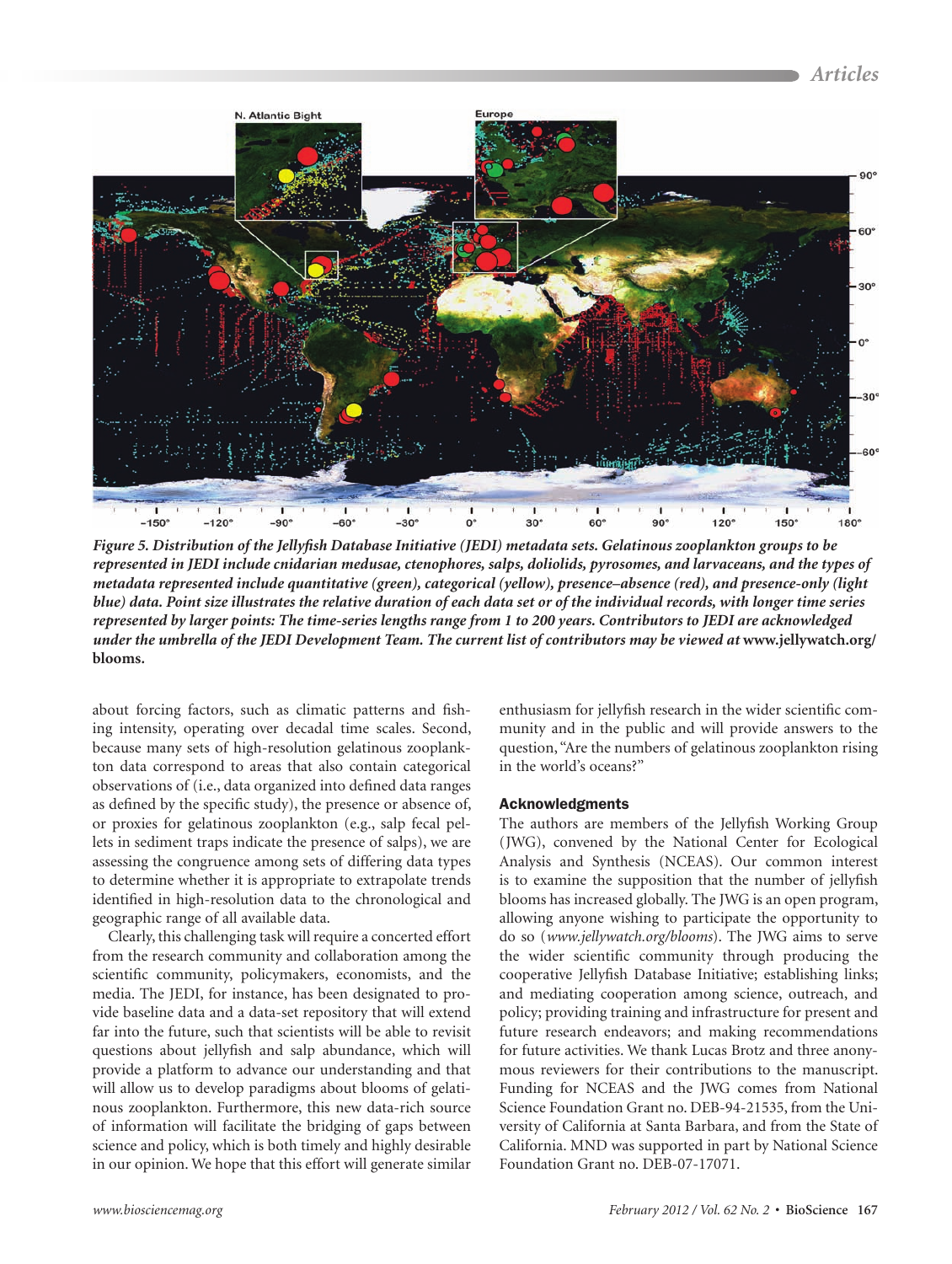#### References cited

- Acuña JL. 2001. Pelagic tunicates: Why gelatinous? American Naturalist 158: 100–107.
- Atkinson A, Siegel V, Pakhomov E, Rothery P. 2004. Long-term decline in krill stock and increase in salps within the Southern Ocean. Nature 432: 100–103.
- Beaglehole JC, ed. 1963. The *Endeavour* journal of Joseph Banks (1768– 1711), vol. 2, 2nd ed. Public Library of New South Wales.
- Brodeur RD, Mills CE, Overland JE, Walters GE, Schumacher JD. 1999. Evidence for a substantial increase in gelatinous zooplankton in the Bering Sea, with possible links to climate change. Fisheries Oceanography 8: 296–306.
- Brodeur RD, Decker MB, Cianelli L, Purcell JE, Bond NA, Stabeno PJ, Acuña E, Hunt GL Jr. 2008. Rise and fall of jellyfish in the eastern Bering Sea in relation to climate regime shifts. Progress in Oceanography 77: 103–111.
- Butterfield NJ. 1997. Plankton ecology and the Proterozoic–Phanerozoic transition. Paleobiology 23: 247–262.
- Chen J-Y, Schopf JW, Bottjer DJ, Zhang C-Y, Kudryavtsev AB, Tripathi AB, Wang X-Q, Yang Y-H, Gao X, Yang Y. 2007. Raman spectra of a Lower Cambrian ctenophore embryo from southwestern Shaanxi, China. Proceedings of the National Academy of Science 104: 6289–6292.
- Condon RH, Steinberg DK. 2008. Development, biological regulation, and fate of ctenophore blooms in the York River estuary, Chesapeake Bay. Marine Ecology Progress Series 369: 153–168.
- Condon RH, Steinberg DK, del Giorgio PA, Bouvier TC, Bronk DA, Graham WM, Ducklow HW. 2011. Jellyfish blooms result in a major microbial respiratory sink of carbon in marine systems. Proceedings of the National Academy of Science 108: 10225–10230.
- Costello JH, Sullivan BK, Gifford DJ, Van Keuren D, Sullivan LJ. 2006. Seasonal refugia, shoreward thermal amplification and metapopulation dynamics of the ctenophore *Mnemiopsis leidyi* in Narragansett Bay, Rhode Island. Limnology and Oceanography 51: 1819–1831.
- Dakin WJ, Colefax AN. 1933. The marine plankton of the coastal waters of New South Wales: I. The chief planktonic forms and their seasonal distribution. Proceedings of the Linnean Society of New South Wales 58: 186–222.
- Daly M, et al. 2007. The phylum Cnidaria: A review of phylogenetic patterns and diversity 300 years after Linneus. Zootaxa 1668: 127–182.
- Daryanabard R, Dawson MN. 2008. Jellyfish blooms: *Crambionella orsini* (Scyphozoa, Rhizostomeae) in the Gulf of Oman, Iran, 2002–2003. Journal of the Marine Biological Association of the United Kingdom 88: 477–483.
- Dawson MN, Hamner WM. 2009. A character-based analysis of the evolution of jellyfish blooms: Adaptation and exaptation*.* Hydrobiologia 616: 193–215.
- Dong Z, Liu D, Keesing JK. 2010. Jellyfish blooms in China: Dominant species, causes and consequences. Marine Pollution Bulletin 60: 954–963.
- Ducklow HW, Doney SC, Steinberg DK. 2009. Contributions of long-term research and time-series observations to marine ecology and biogeochemistry. Annual Review of Marine Science 1: 279–302.
- Edwards M, Richardson AJ. 2004. Impact of climate change on marine pelagic phenology and trophic mismatch. Nature 430: 881–884.
- Eiane K, Aksnes DL, Bagøien E, Kaartvedt S. 1999. Fish or jellies—A question of visibility? Limnology and Oceanography 44: 1352–1357.
- Gaillard C, Goy J, Bernier P, Bourseau JP, Gall JC, Barale G, Buffetaut E, Wenz S. 2006. New jellyfish taxa from the upper Jurassic lithographic limestones of Cerin (France): Taphonomy and ecology. Palaeontology 49: 1287–1302.
- Galigher AE. 1925. On the occurrence of the larval stages of scyphozoa in the Elkhorn Slough, Monterey Bay, California. The American Naturalist 59: 94–96
- Gand G, Garric J, Schneider J, Sciau J, Walter H. 1996. Biocoenoses à méduses du Permian français (Bassin de Saint-Affrique, Massif Central). Geobiosciences 29: 379–400.
- Gorokhova E, Lehtiniemi M, Viitasaio-Frösen S, Haddock SHD. 2009. Molecular evidence for the occurrence of ctenophore *Mertensia ovum* in

the northern Baltic Sea and implications for the status of the *Mnemiopsis leidyi* invasion. Limnology and Oceanography 54: 2025–2033.

- Goy J, Morand P, Etienne M. 1989. Long-term fluctuations of *Pelagia noctiluca* (Cnidaria, Scyphomedusae) in the western Mediterranean Sea: Prediction by climatic variables. Deep-Sea Research A 36: 269–279.
- Graham WM, Pagès F, Hamner WM. 2001. A physical context for gelatinous zooplankton aggregations: A review. Hydrobiologia 451: 199–212.
- Grassle JF. 2000. The Ocean Biogeographic Information System (OBIS): An on-line, worldwide atlas for accessing, modeling and mapping marine biological data in a multidimensional geographic context. Oceanography 13: 5–7.
- Hagadorn JW, Dott RH Jr, Damrow D. 2002. Stranded on a Late Cambrian shoreline: Medusae from central Wisconsin. Geology 30: 147–150.
- Hamner WM, Dawson MN. 2009. A review and synthesis on the systematics and evolution of jellyfish blooms: Advantageous aggregations and adaptive assemblages. Hydrobiologia 616: 161–191.
- Hamner WM, Madin LP, Alldredge AL, Gilmer RW, Hamner PP. 1975. Underwater observations of gelatinous zooplankton: Sampling problems, feeding biology, and behavior. Limnology and Oceanography 20: 907–917.
- Herdman WA. 1888. Report on the tunicata collected by *H.M.S. Challenger* during the years 1873–1876. *H.M.S. Challenger* Reports, vol. 27. Dartmouth College.
- Jackson JBC, et al. 2001. Historical overfishing and the recent collapse of coastal ecosystems. Science 293: 629–637.
- Kogovšek T, Bogunović B, Malej A. 2010. Recurrence of bloom-forming scyphomedusae: Wavelet analysis of a 200-year time series. Hydrobiologia 645: 81–96.
- Kott P. 1957. Zooplankton of east Australian waters 1945–1954. *Commonwealth Scientific and Industrial Research Organisation* Division of Fisheries and Oceanography. Technical Report no. 14.
- Lavaniegos BE, Ohman MD. 2003. Long-term changes in pelagic tunicates in the California Current. Deep-Sea Research II 50: 2473–2498.
- Lotan A, Fine M, Ben-Hillel R. 1994. Synchronization of the life cycle and dispersal pattern of the tropical invader scyphomedusae *Rhopilema nomadica* is temperature dependent. Marine Ecology Progress Series 109: 59–65.
- Lynam CP, Brierley AS. 2007. Enhanced survival of 0-group gadoid fish under jellyfish umbrellas. Marine Biology 150: 1397–1401.
- Lynam CP, Gibbons MJ, Axelsen BE, Sparks CAJ, Coetzee J, Heywood BG, Brierley AS. 2006. Jellyfish overtake fish in a heavily fished ecosystem. Current Biology 16: R492.
- Macgillivray J, Busk G, Latham RG, Forbes E, White A, eds. 1852. Narrative of the Voyage of *H.M.S. Rattlesnake*, Commanded by the Late Captain Owen Stanley during the Years 1846–1850: To Which Is Added Mr. E.B. Kennedy's Expedition for the Exploration of the Cape York Peninsula, vol 1. Boone.
- Madin LP, Kremer P, Wiebe PH, Purcell JE, Horgan EH, Nemazie DA. 2006. Periodic swarms of the salp *Salpa aspera* in the Slope Water off the NE United States: Biovolume, vertical migration, grazing, and vertical flux. Deep Sea Research I 53: 804–819.
- Martin JW, Kuck HG. 1991. Faunal associates of an undescribed species of *Chrysaora* (Cnidaria, Scyphozoa) in the Southern California Bight, with notes on unusual occurrences of other warm water species in the area. Bulletin of the Southern California Academy of Science 90: 89–101.
- Martin JW, Gershwin L-A, Burnett JW, Cargo DG, Bloom DA. 1997. *Chrysaora achlyos*, a remarkable new species of scyphozoan from the eastern Pacific. Biological Bulletin 193: 8–13.
- Mayer AG. 1910. Medusae of the World, vol. 1–3. Carnegie Institution of Washington.
- Mills CE. 1983. Vertical migration and diel activity patterns of hydromedusae: Studies in a large tank. Journal of Plankton Research 5: 619–635.
- -. 1995. Medusae, siphonophores, and ctenophores as planktivorous predators in changing global ecosystems. ICES Journal of Marine Science 52: 575–581.
- -. 2001. Jellyfish blooms: Are populations increasing globally in response to changing ocean conditions? Hydrobiologia 451: 55–68.